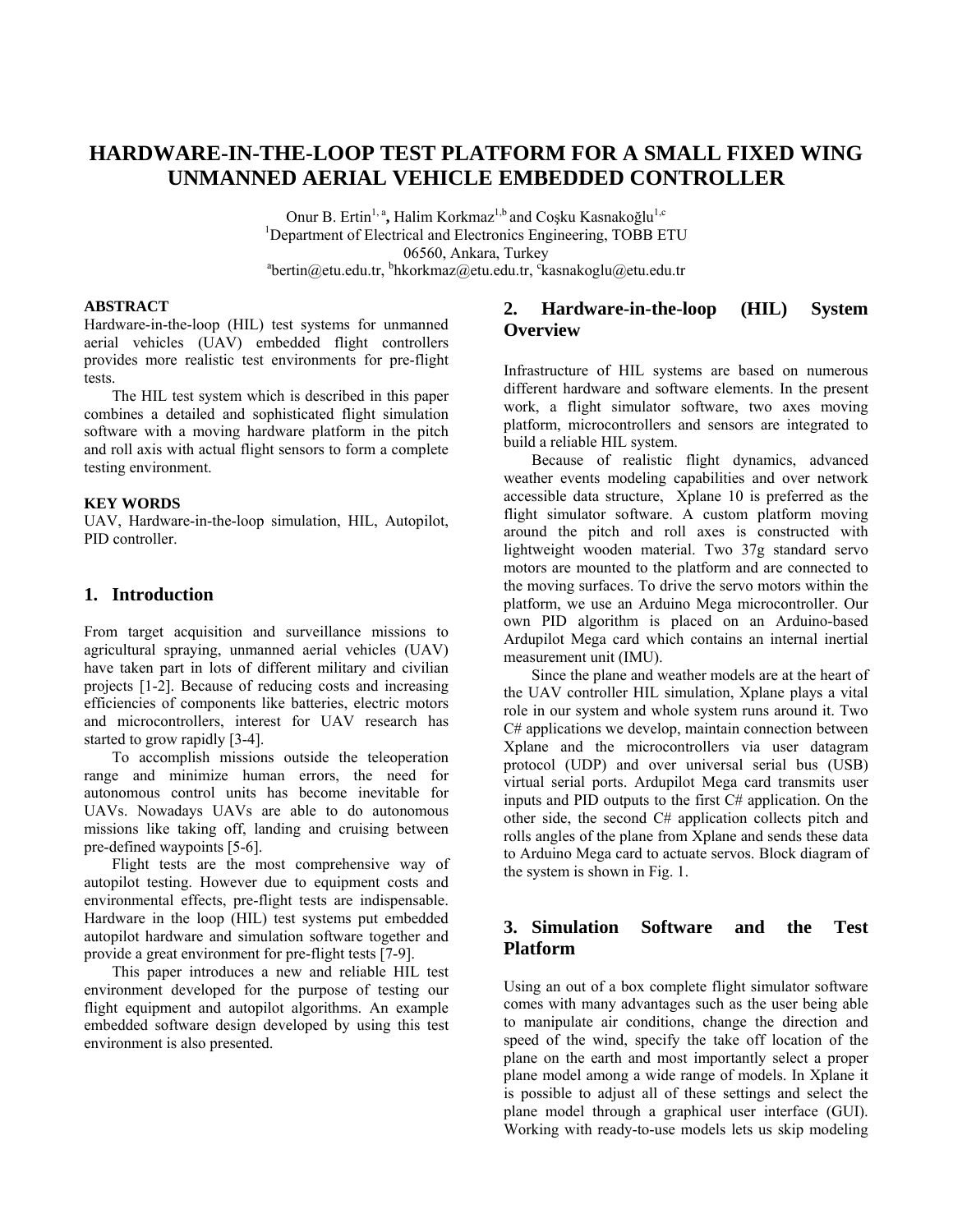

Figure 1. HIL System Block Diagram

process and gives us the flexibility to change the plane model at any time.

Low weights, low costs, high payloads and durability makes remote controlled (RC) model planes perfect platforms to turn into small size UAVs. Therefore, a very common trainer type RC model plane PT-60 is selected as our Xplane plane model. Since PT-60 is a four channel plane we are able to control aileron, elevator, rudder surfaces and throttle. PT-60 has 1.8 meters wingspan and enough payload to carry embedded controller and sensors. Xplane simulation window and PT-60 plane can be seen in Fig. 2.



Figure 2: Xplane Simulation Window and PT-60 plane

 Xplane users can view many different flight data from flight angles and coordinates to engine rpm. Also Xplane lets user transfer these data to any other application which can communicate over UDP. Xplane uses datasets of length 41 bytes to receive and send data. There are more than 100 different datasets in Xplane. After first 9 bytes which contain dataset number and data type rest 32 bytes can carry 8 variables. Each variable

consists of 4 bytes in IEEE 754 single precision binary floating point format. A C# application which is connected to Arduino Mega microcontroller, listens to Xplane's UDP send data port, captures datasets and turns them into meaningful pitch and roll angle values. After the conversion process, the application sends angles to Arduino over serial port. The Arduino is programmed to receive angle data over serial port and drive the motors to these angles therefore moving surfaces of the platform.

 The moving platform transfers pitch and roll movements in the simulation to the physical world. Placing sensors on top of the moving surfaces gives us a chance to include real sensor data into our system. With real sensors and the embedded controller card, a real plane-like environment is developed. The platform and the microcontrollers can be seen in Fig. 3.



Figure 3. Test Platform and Microcontrollers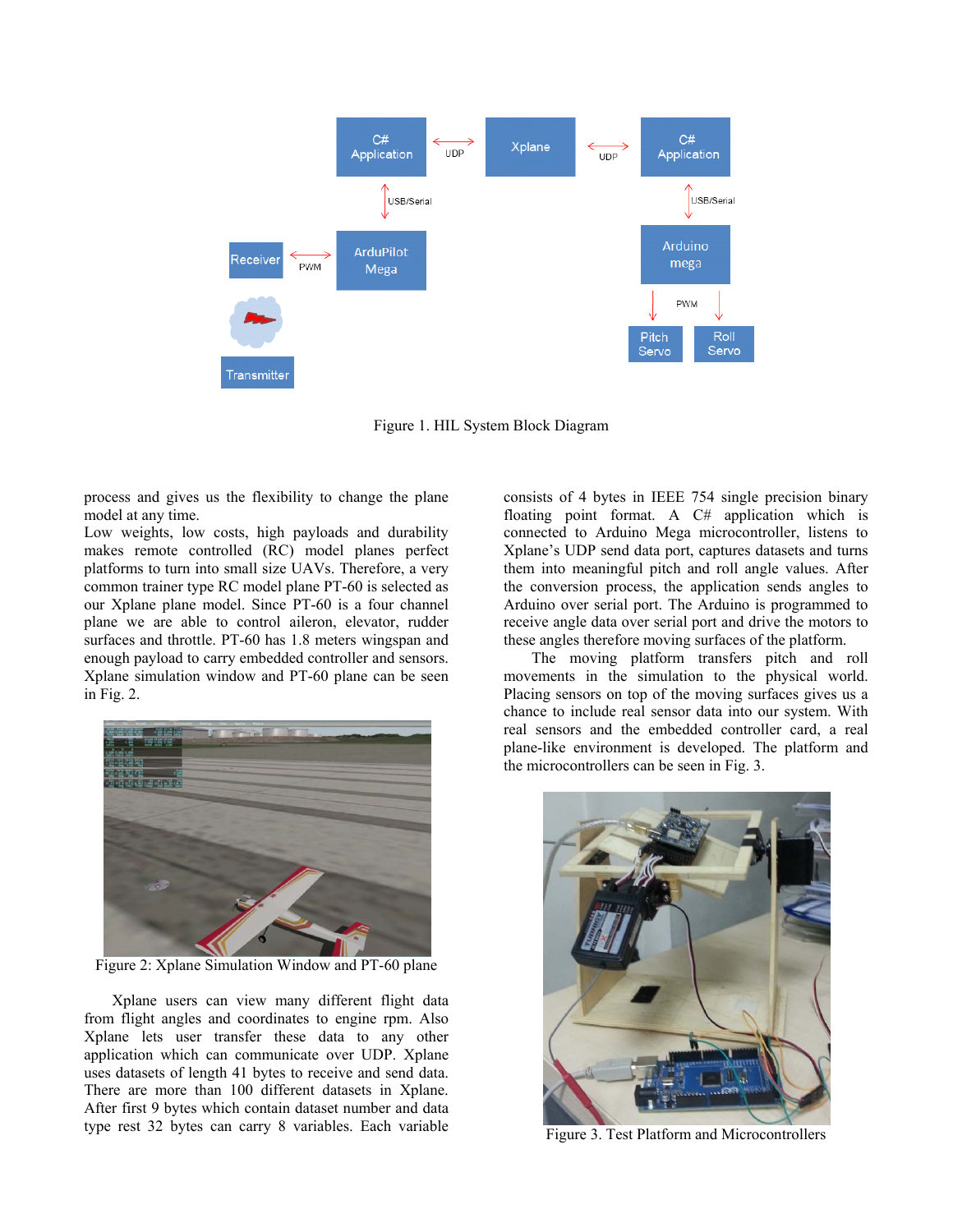To manage the control surfaces of the plane in the simulation a second C# application is used. This application communicates with Ardupilot Mega card and according to control outputs of the card it creates a dataset. After the Xplane-formatted dataset is created, the application sends these data through Xplane's UDP receive data port.

### **4. Embedded Controller**

To show reliability of the system, an embedded controller software is developed. The embedded software runs on the Ardupilot Mega which is a specialized card for autopilot research. Ardupilot Mega's internal IMU contains 3 axis gyroscope and 3 axis accelerometer sensors. Additionally, the open source libraries of Ardupilot Mega give us a chance to use the Ardupilot as an attitude and heading reference system (AHRS). Through AHRS, raw sensor values can be easily converted into pitch, roll and yaw angles.

 The main purpose of the embedded controller is stabilizing pitch and roll axes of the plane at zero degrees. Two individual PID controllers are used for this process. While one PID controller works for pitch axis stabilization, the other one stabilizes roll axis. The pitch axis PID controller is directly connected to elevator channel of the plane and the roll axis PID controller is directly connected to aileron channel of the plane. The PID controllers take AHRS data as feedback. Since we

only develop this embedded controller software for test purposes, PID coefficients are picked and optimized manually.

 The software on the Ardupilot starts with sensor calibration routine which takes about 15 seconds. A standard remote controller is used to send user inputs to the embedded system. User inputs for the rudder and throttle channels directly go to the rudder and throttle outputs. However, user inputs for the elevator and aileron channels directly go to the elevator and aileron outputs if only user moves the elevator and aileron sticks. When user releases the related sticks the PID controllers become enabled and start to control the aileron and elevator outputs.

### **5. Results, Conclusions and Future Works**

HIL simulation systems for plane controllers reduce the number of flight tests and give researchers a chance to make some further improvements before flights. Expanding HIL system with a moving platform and including real sensors make these tests more reliable furthermore provide far better and realistic results. The HIL test system which was presented in this paper combines a flight simulator software, an embedded controller and real sensors, and subsequently provides a complete test platform for UAV controllers. Also an embedded controller software was designed to illustrate the performance of our system. The embedded controller's pitch and roll axis stabilization behavior is



Figure 4. Pitch and Roll Axes Stabilization